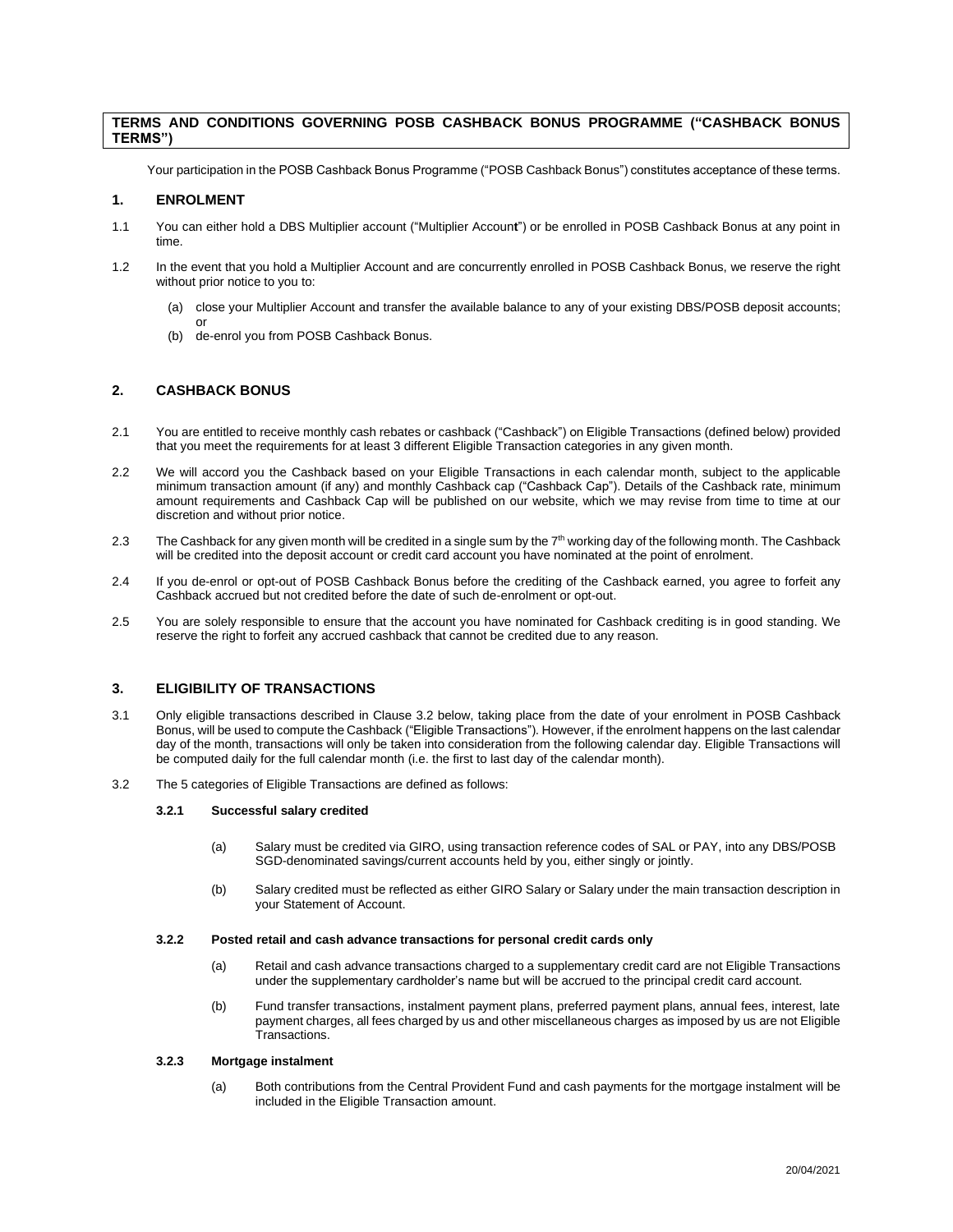(b) Only the first 3 joint borrowers under the mortgage loan will be accorded the monthly instalment as an Eligible Transaction, with the same full monthly instalment amount being accorded to each joint borrower.

#### **3.2.4 Insurance premiums**

- (a) Only selected new regular premium insurance policies purchased through DBS/POSB after enrolment will be included as Eligible Transactions.
- (b) Insurance plans must be in force and past the free-look/cancellation period.
- (c) Insurance plans with change of frequency in premium payments are not Eligible Transactions.
- (d) Monthly premium amount recognised will be derived from dividing the annualised premium amount by 12.
- (e) Inclusion of the monthly premium amount as an Eligible Transaction will start from 1 month after inception date and for 12 consecutive months only per insurance policy with annualised premium. Once the policy lapses, subsequent premiums will not be recognised.
- (f) Only main policy owners will be accorded the cashback for the monthly premium amount recognised as an Eligible Transaction.

# **3.2.5 Investment transactions**

- (a) Unit Trust lump sum investment: This must be new purchase through DBS/POSB in cash (not using funds from your Central Provident Fund or Supplementary Retirement Scheme account) after enrolment and will only be recognised after the free-look/cancellation period or 4 calendar days after the settlement date.
- (b) Monthly contribution to Unit Trust Regular Savings Plan and POSB Invest-Saver: This must be new purchase through DBS/POSB in cash (not using funds from your Central Provident Fund or Supplementary Retirement Scheme account) after enrolment and will only be included as an Eligible Transaction for 12 consecutive contributions per investment fund.
- (c) If an existing Unit Trust Regular Savings Plan or POSB Invest-Saver is terminated and re-purchased within 6 months from the date of termination, the re-purchase will not be considered an eligible transaction. Additionally, any re-purchase of Unit Trust Regular Savings Plan or POSB Invest-Saver which has been previously terminated but not fully redeemed will not be considered an eligible transaction.
- (d) Investment transactions denominated in foreign currency will be recognised as the Singapore dollar equivalent at DBS/POSB's prevailing exchange rate.

## **4. STATEMENT AND COMMUNICATION**

- 4.1 Statement for POSB Cashback Bonus is only available as an Electronic Statement ("eStatement"). You agree to be bound by the Terms and Conditions Governing Electronic Statements.
- 4.2 Unless expressly stated otherwise, eStatement will be made available to you on DBS/POSB Internet Banking on such periodic basis as we may determine.
- 4.3 You may request for printed records of any eStatement subject to availability, the payment of any applicable service fee and such other conditions as we may from time to time impose.
- 4.4 You consent to us sending specific prompts ("Electronic Message") in respect of certain content provided by us from time to time. An Electronic Message may be notified by electronic mail, facsimile transmission, mobile devices and/or other electronic means.
- 4.5 We further do not warrant the security of any information transmitted to you through Electronic Message. You acknowledge and accept the risk of the Electronic Message being accessed by unauthorised third parties.

# **5. GENERAL**

5.1 You assume full responsibility for liaising with your employer to effect the change in salary crediting arrangements where necessary. We will not be liable for any delay or miscommunication that may potentially affect your Eligible Transactions.